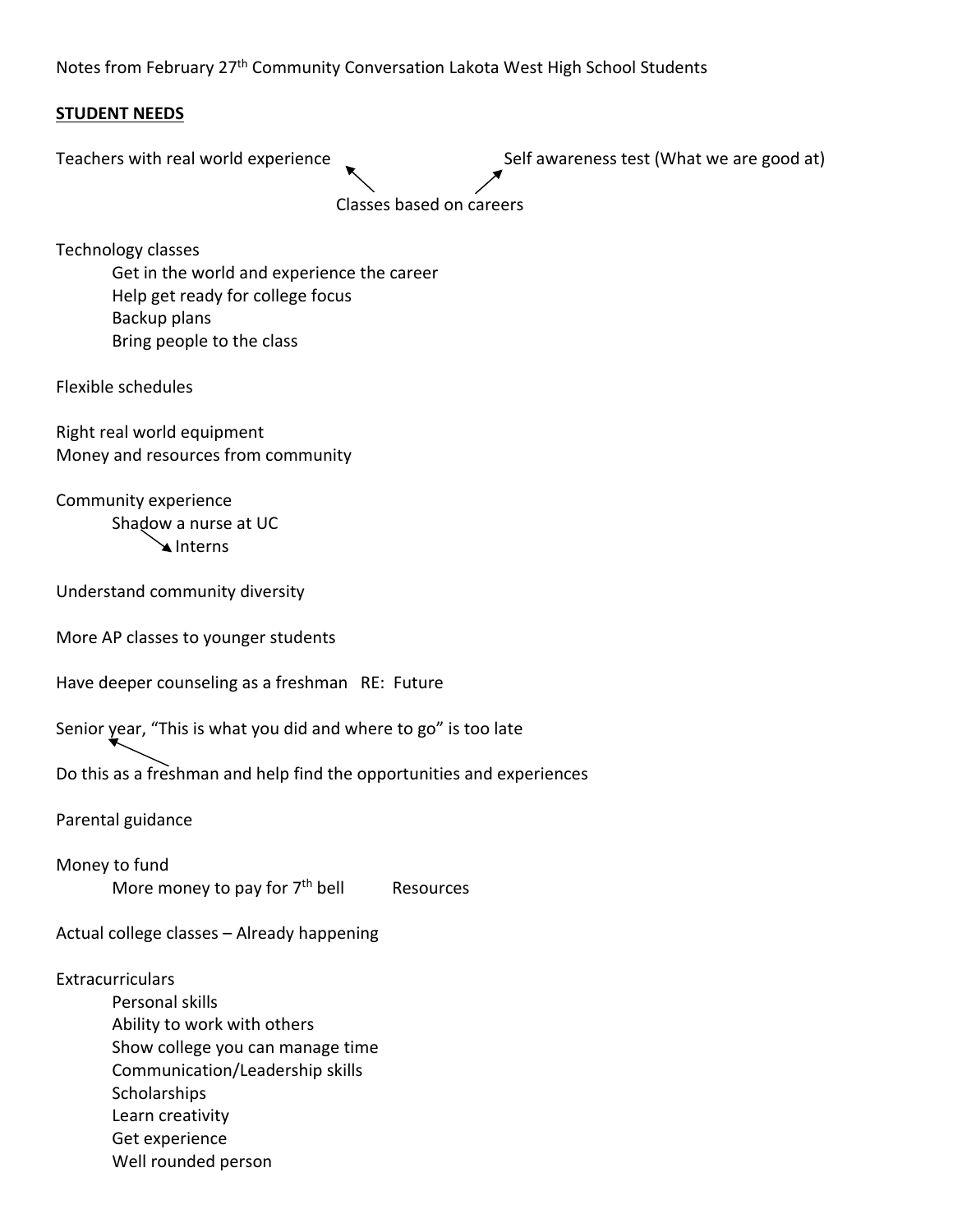| <b>Street smart</b><br>Prepped for college<br>Practical and common sense<br>Real world<br>Independent                                                                       |
|-----------------------------------------------------------------------------------------------------------------------------------------------------------------------------|
| AP Art - Teaches independence<br>Critical thinking<br>What I want                                                                                                           |
| <b>Experienced learning</b>                                                                                                                                                 |
| Need more classes to offer opportunities not less                                                                                                                           |
| Flexible subject teachers                                                                                                                                                   |
| Better teacher evaluation                                                                                                                                                   |
| What kind of a teacher<br>Interactive<br>Dynamic<br>Encouraging<br>Helpful<br>Enthusiastic<br>Understanding<br>We are busy<br>Need constant feedback<br>Don't expect, teach |
| More work isn't necessarily educational                                                                                                                                     |
| Student should go beyond "school vs. job"<br>Have a job<br>Active in extracurriculars<br>etc.                                                                               |
| <b>Financial classes</b><br>Job classes<br>More IT classes                                                                                                                  |

## **LAKOTA KNOWN FOR…**

Students lead evolutional of education

Diverse, student – Driven, opportunities x Practical Community Sports Arts Collaborative

Find the resources to do this